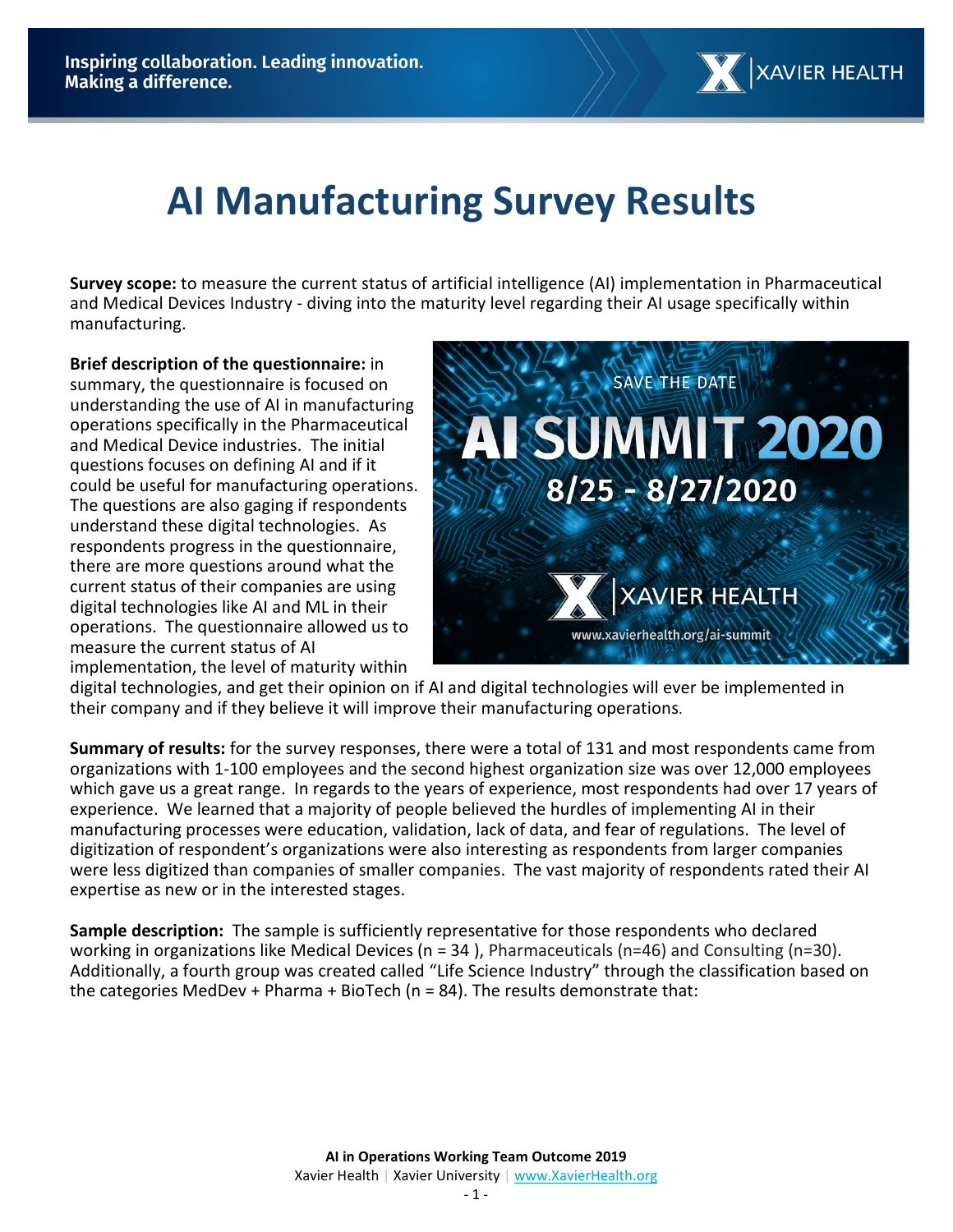

1. There is definitely no correlation between the size of organizations and knowledge AI - these charts are sufficient to deduce it.



2. The Cronbach's Alpha that determines the reliability of Manufacturing, QA, Supply Chain and Other Areas items to the question "In what ways are you aware of AI being used in your organization?" Is quite consistent ( $\alpha$  > 0.6). On the other hand, when the question is about the knowledge of the use made of the AI in the Life Science industry in general ("In what ways are you aware of AI currently being used in the Pharma, BioPharma and / or Device industries today? ") we do not obtain any consistency ( $\alpha$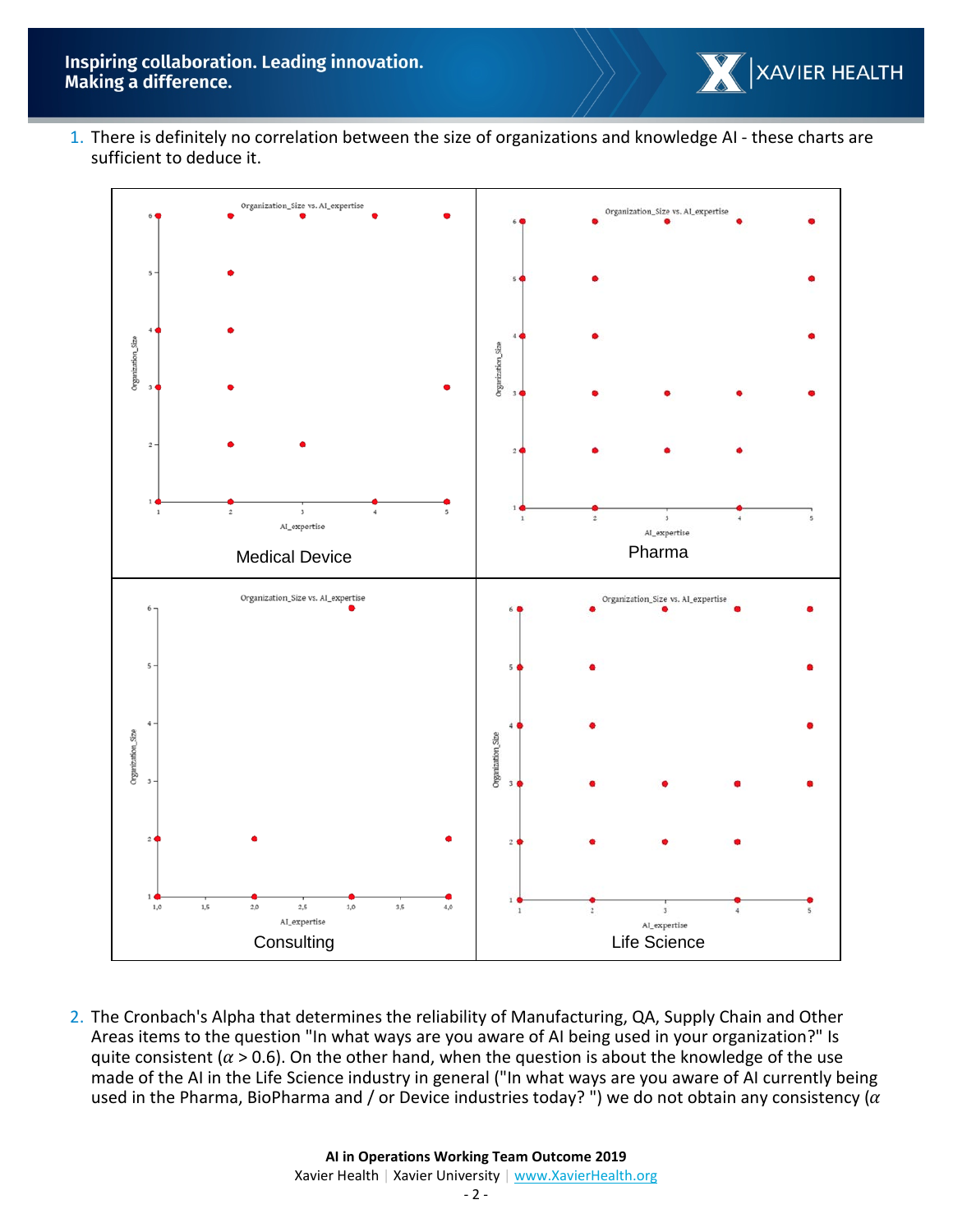

<0.024). All of this suggests that there is an unawareness of how the AI is applied to the Life Science industry beyond the respondent's organization.

**Graphics:** The following graphics describe the results based on the different classifications that have been established:



# The measurement of digitization and AI expertise is described by each of the significant classifications:



## Medical Devices

#### **AI in Operations Working Team Outcome 2019**

Xavier Health | Xavier University | [www.XavierHealth.org](http://www.xavierhealth.org/)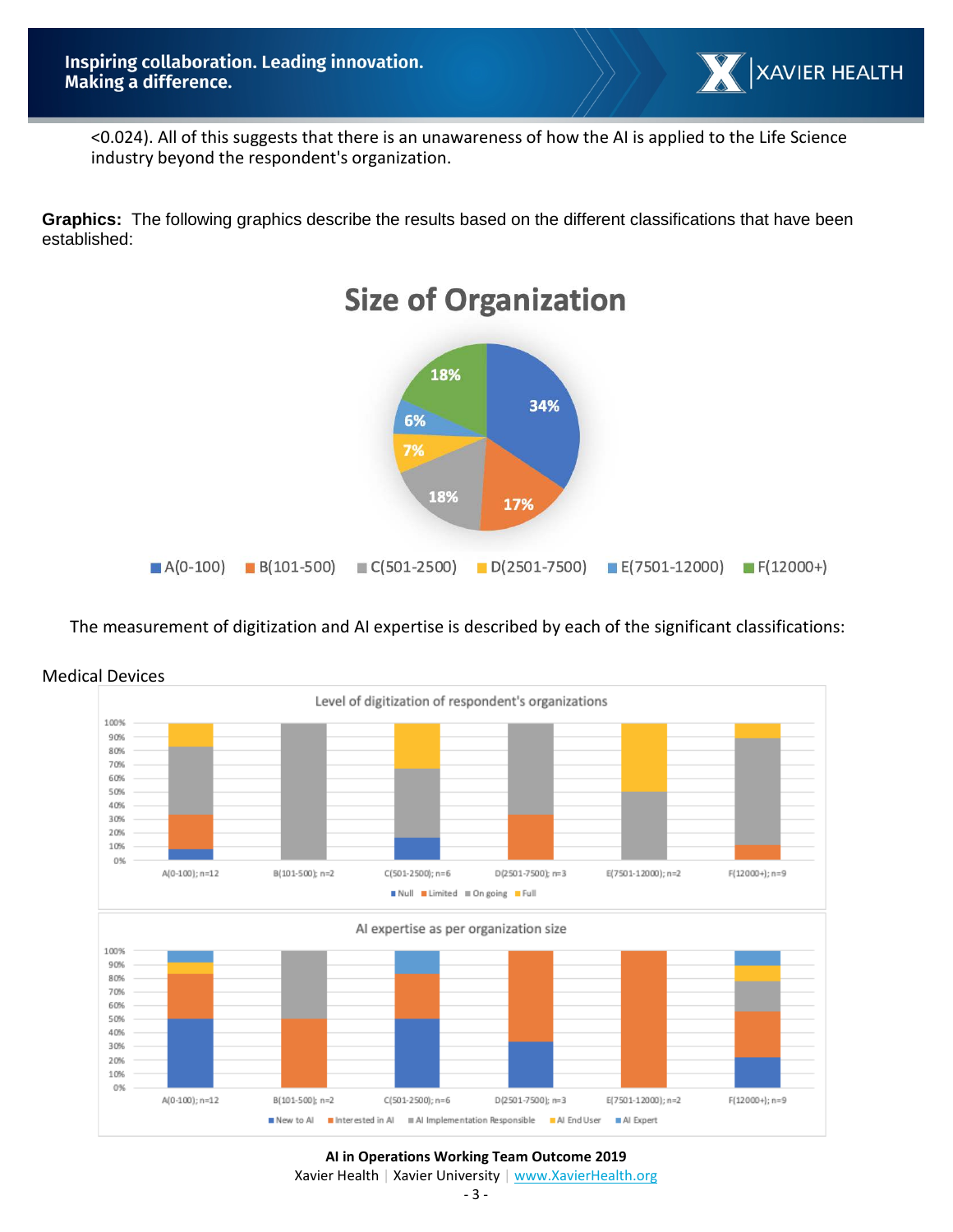

#### Pharmaceuticals



## Consulting



- 4 -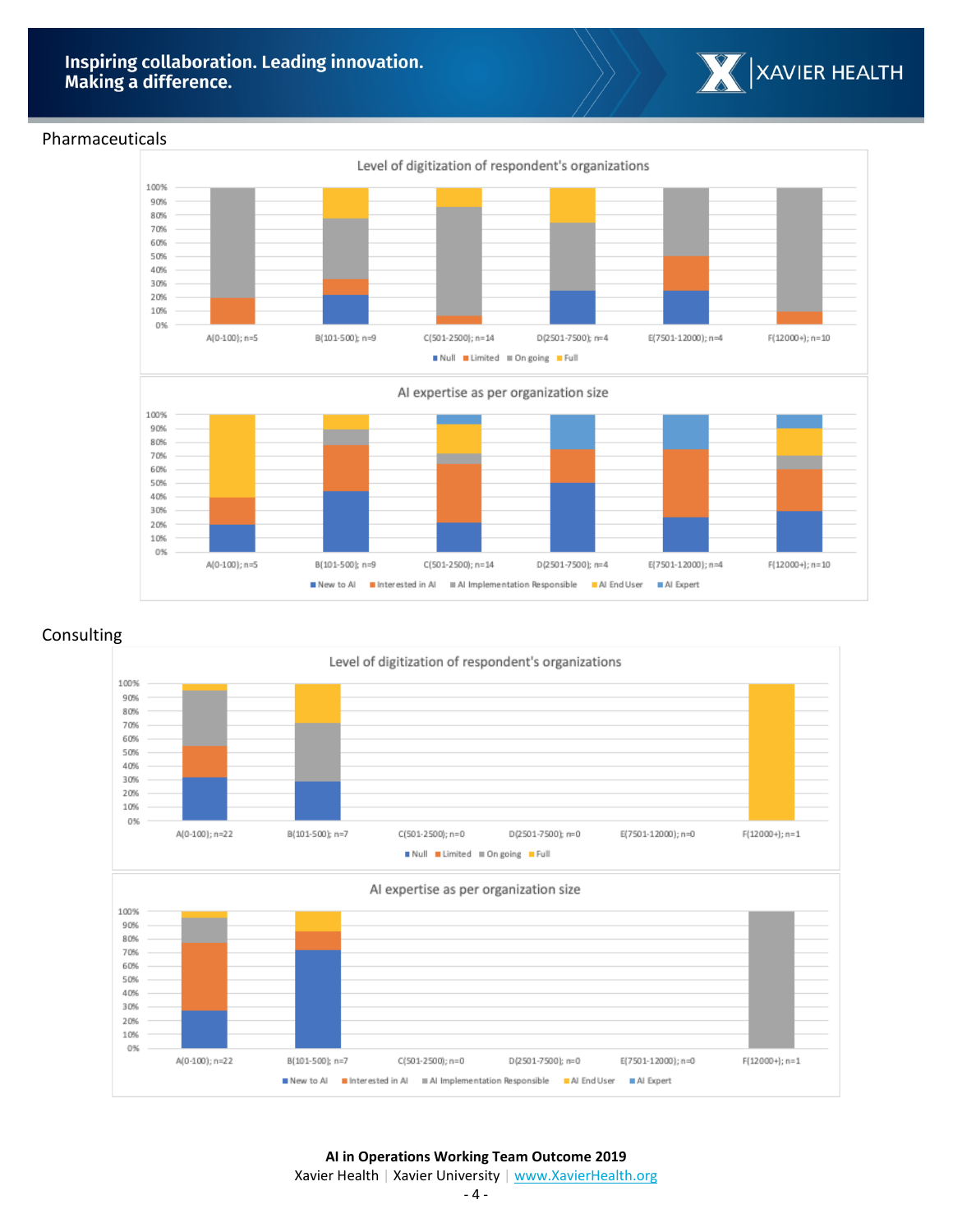

#### Life Science



Finally, regarding the elements that are being perceived as potential hurdles for the AI implementation, these are the most representative results organized by company size and AI expertise:



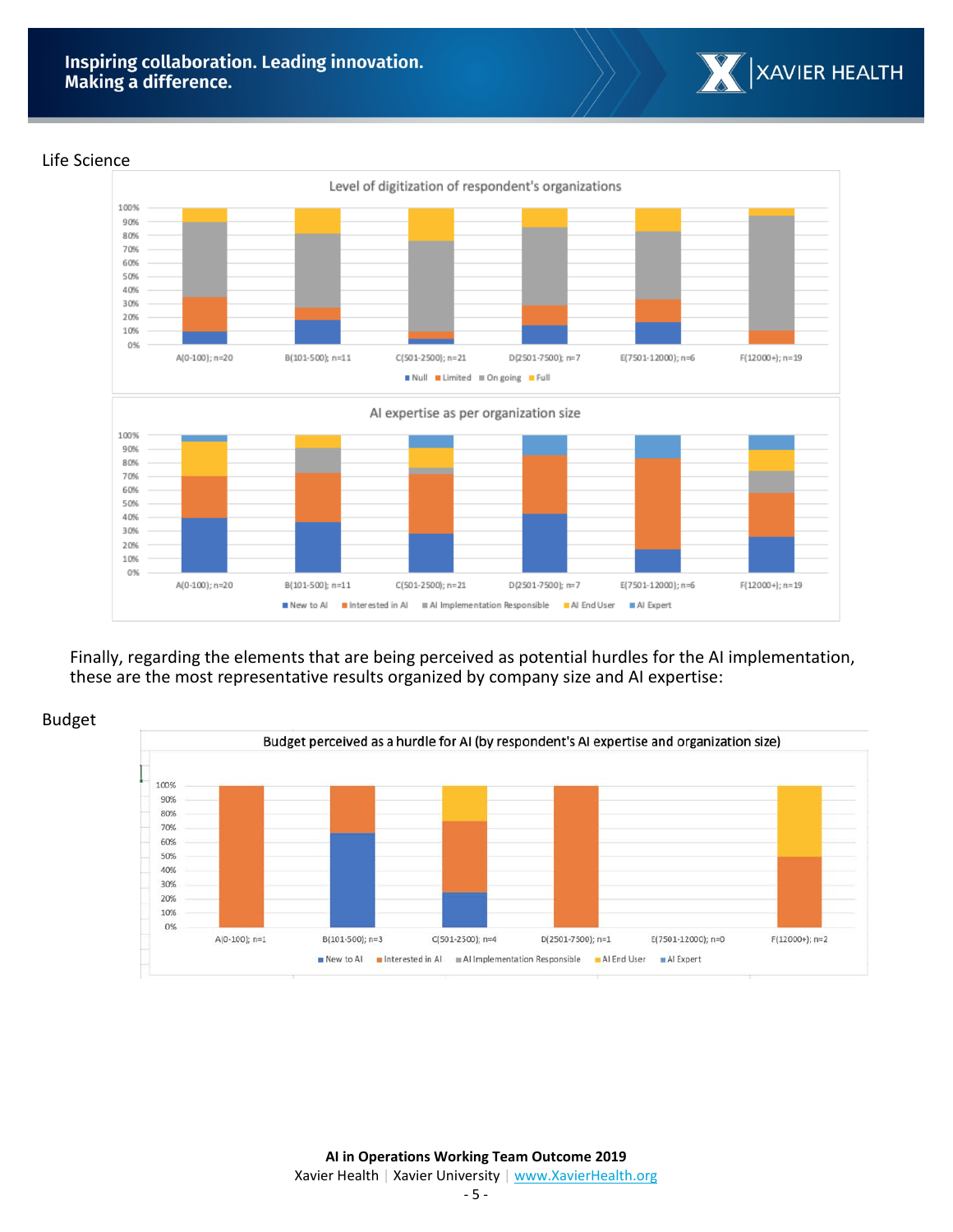

## Problems with data (e.g. absence or quality)



## Education



# Regulation



**AI in Operations Working Team Outcome 2019** Xavier Health | Xavier University | [www.XavierHealth.org](http://www.xavierhealth.org/)